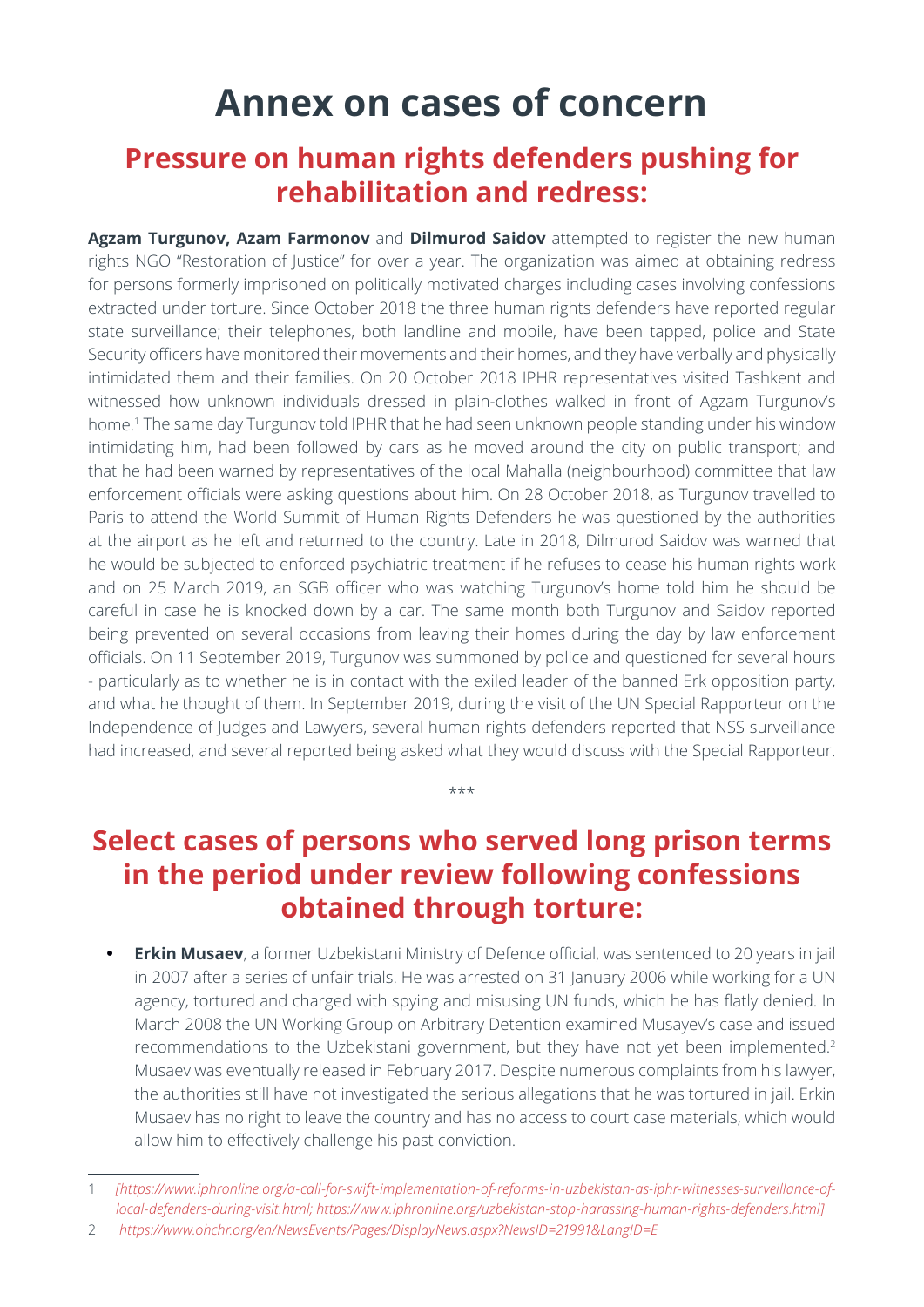- **• Murad Dzhuraev**, a former Member of Parliament of Uzbekistan, was convicted for "calling for a violent overthrow of the constitutional system of Uzbekistan" and sentenced to 12 years in prison in 1995. His sentence was arbitrarily extended three times for allegedly violating prison rules (including peeling carrots "the wrong way" and wearing the "wrong" sleepers). He was released in November 2015 after completing his extended sentence. He died in December 2017. His family have suffered discrimination - his son lost his job as he was accused of being the son of an "enemy of the people". Family have not been able to access his court case materials and thus start the process of clearing his name.
- **• Agzam Turgunov**, human rights defender, was arrested in 2009 on charges of fraud and forgery, and sentenced to 10 years in prison in October 2008. He was released in October 2017. He was tortured while in detention including by having boiling water poured on his back. Although Agzam Turgunov is allowed to travel he under intense surveillance and is usually stopped and extensively questioned on leaving and coming back to Uzbekistan.

# **Cases involving torture allegations in the period under review**

- **• Aramais Avakian** and four friends were convicted in February 2016. Two of them explicitly said in the courtroom that they had been tortured. The judge did not react. For details see: *https:// www.amnesty.org/en/documents/eur62/3474/2016/en/*. We are very concerned regarding lack of news about Aramais Avakian.
- **Bobomurod Abdullayev** is an independent journalist and sports commentator. He is also a political analyst, writing under a pseudonym. He has contributed articles for international media organizations. Abdullayev was detained by State Security Service (SGB) officers in Tashkent on 27 September 2017 for allegedly attempting to overthrow the constitutional order of the Republic of Uzbekistan. SGB officers accused him of writing seditious articles under a pseudonym. He was held for several months without being able to see a defence lawyer. Following an eventful trial, which was under an almost unprecedented international spotlight, Abdullayev was sentenced to 1.5 years of community service in May 2018, and released. In an open statement Bobomurod Abdullayev described how he was tortured and made to denounce other prominent activists. He is currently under surveillance of the security services and has not yet been issued with a passport.
- Associate professor **Andrey Kubatin**, a young orientalist, was sentenced to 11 years of imprisonment for treason in December 2017. He is serving his sentence in prison in Zangiata. He was tortured to force him to "confess". He was released in September 2019 at the appeal hearing.
- The brothers **Rahim and Ilhom Ibodov** and Bukhara entrepreneurs were tortured in a SNB pre-trial detention center in September 2015, resulting in Ilhom's death. On 23 April 2018, the Supreme Military Court of the Republic of Uzbekistan opened a closed trial in the case of a group of people who previously had official powers in the Bukhara regional department of the National Security Service, now the SGB.3 This criminal case was instigated by the investigation team of the Prosecutor General's Office of Uzbekistan upon orders from President Mirziyoyev. On 22 June 2018, a guilty verdict for torture under Article 235.3 (torture leading to serious harm to health though criminal conspiracy with a group of persons) was handed to six former law enforcement

<sup>3</sup> «Озодлик» от 27 апреля 2018г. «В Военном суде Узбекистана проходит закрытый суд по делу бухарских силовиков, обвиняемых в смерти предпринимателя» *<https://rus.ozodlik.org/a/29195977.html>*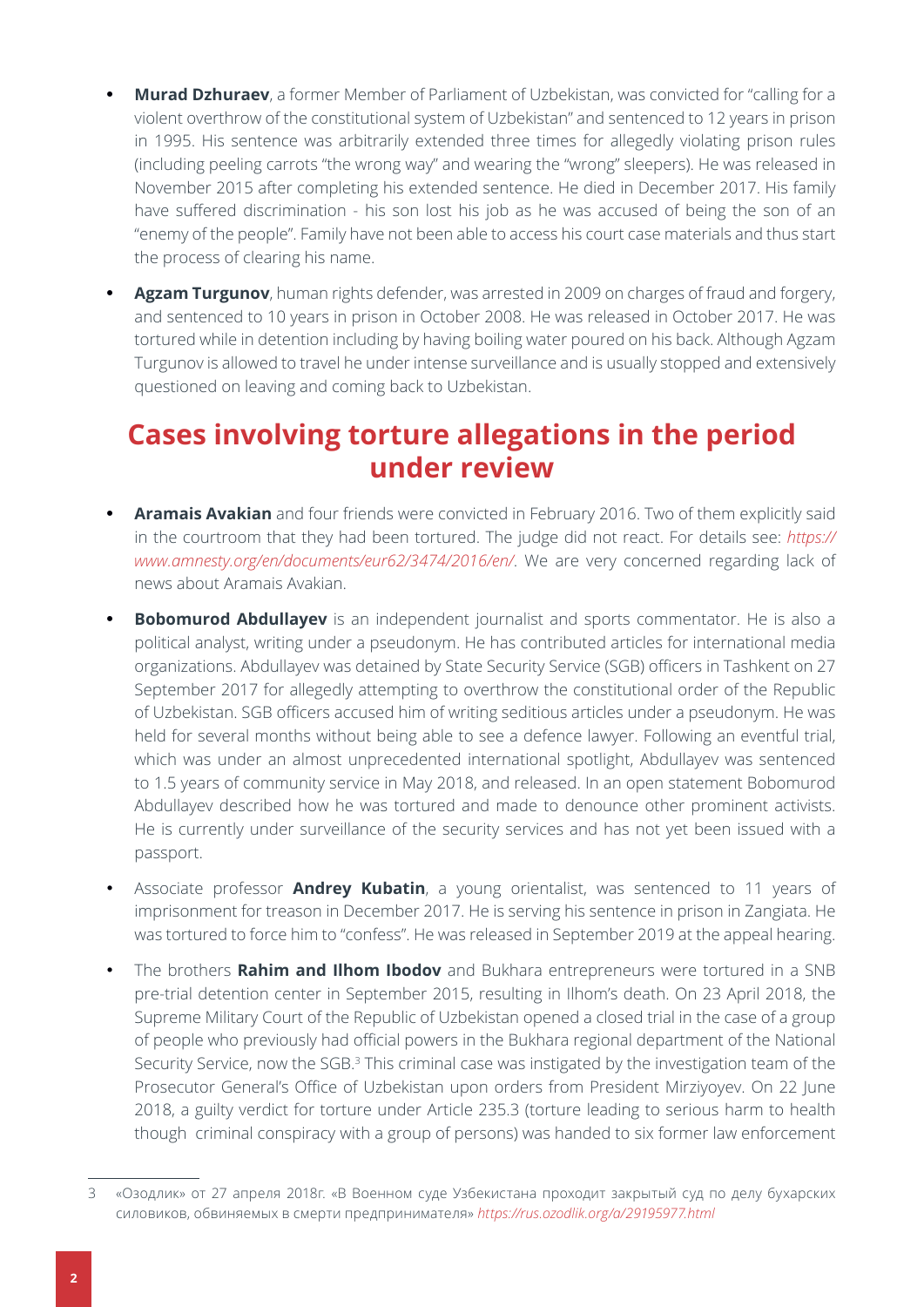officials who were given terms of between 14 and 18 years in prison, and in addition four civilians (lochmachei) who had committed torture in a criminal conspiracy were also charged with torture. Two other law enforcement officers were found guilty of "exceeding official authority (Article 301 of the criminal code). The court recognized the Ibodov brothers as the victims. Based on this verdict Rakhim Ibodov was rehabilitated. All participants in the trial signed a non-disclosure agreement, including the victims, even in relation to information about torture.<sup>4</sup>

**Former Prosecutor General of Uzbekistan** Rashitjon Kadirov was taken into custody on 21 February 2018. He was charged under 12 articles of the Criminal Code including bribery, fraud, embezzlement. We have received credible reports that Kadirov was subjected to physical violence, death threats, sleep deprivation and threats of reprisals against his family, in order to coerce him to give evidence against himself and others.<sup>5</sup> There is also evidence of the use of torture against witnesses who refused to testify against Rashitjon Kadirov and his son. During the investigation, Kadirov was put under pressure to refuse representation by the family appointed lawyer Alisher Magyarov, and for over five months he was without legal assistance. The UN Special Rapporteurs on torture and justice were informed about this. On 5 January 2019, the closed trial of Rashitjon Kadirov and **12 co-defendants** began in Yunusabad District Criminal Court. At this point, Kadyrov had managed to skim read only 50 of the 141 volumes of material in the criminal case against him. On 8 April 2019, after evidence of torture of defendants during the investigation was heard in court, Amnesty International issued a public Urgent Action with a call for a forensic medical examination.<sup>6</sup> The findings of the examination are not yet known. On 26 June 2019, Tashkent City Criminal Court found all defendants guilty in a verdict which ran to over 100 pages.<sup>7</sup> Kadirov was sentenced to 10 years' imprisonment and a fine of 500 minimum wages (12 thousand USD), in relation to economic crimes. The relatives of those found guilty report that the authorities continue to use threats to prevent them from appealing against the sentences. For further information, refer to the joint NGO statement below.

\*\*\*

• The trial of former diplomat **Kadyr Yusupov**, who was arrested on 10 December 2018 by security officials, is ongoing at the time of writing. Yusupov is charged with high treason under Article 157 of the Criminal Code and is currently being held in the detention center of the SGB in Tashkent.<sup>8</sup> He was allowed to see a lawyer only five months after his arrest. Yusupov's lawyer wrote a complaint to the prosecutor's office, expressing concern about procedural violations committed from December 2018 to March 2019, including restrictions on access to medical care, ill-treatment and threats of sexual violence, in order to force Yusupov to confess.<sup>9</sup> On 20 June during the trial, it became known that the Yusupov family was not allowed to give him his prescribed medications (including the antidepressant Sevpram). Sudden cessation of Sevpram leads to negative side effects, including suicidal thoughts. On 16 June 2019, the State Security Services issued a statement saying that they have allowed the Yusupov family to pass over the medicine. Kadir Yusupov's son began an online petition in support of his father prior to the upcoming visit of Uzbek President Shavkat Mirziyoyev to the UK.<sup>10</sup> In October 2019 there were

<sup>4</sup> See : *https://www.iphronline.org/uzbekistan-investigate-death-custody-torture-20161128.html*

<sup>5</sup> *<https://www.iphronline.org/uzbekistan-concern-over-reports-of-torture-of-rashitjon-kadirov-and-co-defendants.html>*

<sup>6</sup> *[https://www.amnestyusa.org/urgent-actions/urgent-action-former-prosecutor-general-risks-torture-uzbekistan](https://www.amnestyusa.org/urgent-actions/urgent-action-former-prosecutor-general-risks-torture-uzbekistan-ua-44-19/)[ua-44-19/](https://www.amnestyusa.org/urgent-actions/urgent-action-former-prosecutor-general-risks-torture-uzbekistan-ua-44-19/)* 

<sup>7</sup> *<https://rus.ozodlik.org/a/30021784.html>*

<sup>8</sup> *<https://www.youtube.com/watch?v=f5RYo1323Z8>*

<sup>9</sup> *<https://www.hrw.org/news/2019/06/11/uzbekistan-release-retired-diplomat>* 

<sup>10</sup> *[https://www.change.org/p/shavkat-mirziyoyev-president-of-uzbekistan-free-kadyr-yusupov-in-uzbekistan?utm\\_](https://www.change.org/p/shavkat-mirziyoyev-president-of-uzbekistan-free-kadyr-yusupov-in-uzbekistan?utm_content=bandit-starter_cl_share_content_en-gb%3Av2&recruited_by_id=51991580-c3fd-11e9-a388-d7ebd6d7deef&recruiter=996054583&utm_source=share_petition&utm_medium=copylink&utm_campaign=share_petition&utm_term=share_for_starters_p1_view&use_react=false) [content=bandit-starter\\_cl\\_share\\_content\\_en-gb%3Av2&recruited\\_by\\_id=51991580-c3fd-11e9-a388-d7ebd6d7deef&](https://www.change.org/p/shavkat-mirziyoyev-president-of-uzbekistan-free-kadyr-yusupov-in-uzbekistan?utm_content=bandit-starter_cl_share_content_en-gb%3Av2&recruited_by_id=51991580-c3fd-11e9-a388-d7ebd6d7deef&recruiter=996054583&utm_source=share_petition&utm_medium=copylink&utm_campaign=share_petition&utm_term=share_for_starters_p1_view&use_react=false)*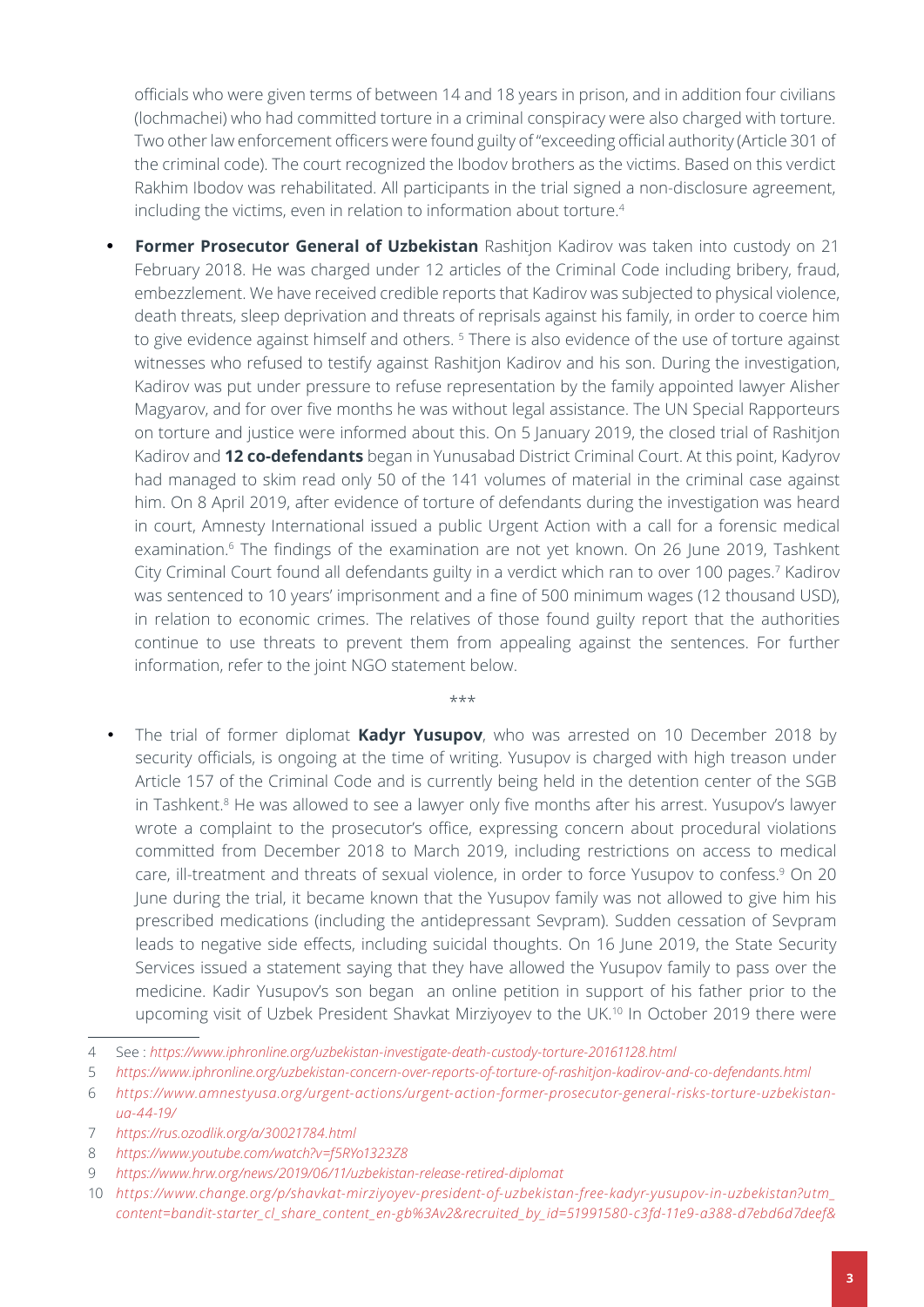serious allegations that SGB officials were putting pressure on Yusupov's relatives in order to prevent them from attracting international attention to the case. For further information, refer to the joint NGO statement below.

\*\*\*

# **Amnesty international joint public statement**

## **AI INDEX: EUR 62/0298/2019**

#### **2 MAY 2019**

## **Uzbekistan: Concern over Reports of Torture of Rashitjon Kadirov and Co-Defendants**

Amnesty International, the Association for Human Rights in Central Asia (AHRCA), Human Rights Watch (HRW), International Partnership for Human Rights (IPHR), and the Norwegian Helsinki Committee express deep concern about allegations that Rashitjon Kadirov, former Prosecutor General of Uzbekistan, and his twelve co-defendants have been tortured and suffered other forms of ill-treatment in government custody.

The trial of Kadirov and his co-defendants began behind closed doors on 7 January 2019 in Yunusabad District Criminal Court. Kadirov has been charged under 12 articles of the Criminal Code for offences including fraud, bribery and embezzlement. We urge the Uzbekistani authorities to investigate the allegations of torture and other ill-treatment immediately and, if there is credible evidence of ill-treatment, prosecute all those suspected of criminal responsibility in fair trials meeting international standards. We also remind the authorities of their obligations to guarantee the physical and mental wellbeing of Kadirov and his co-defendants, and to ensure that their treatment conforms with international human rights law by which Uzbekistan is bound.

Credible reports from sources close to Kadirov indicate that since being detained on 21 February 2018 he has been subjected to psychological abuse, death threats, sleep deprivation and threats against his relatives, to force him to incriminate himself. The sources report that during a 10-month criminal investigation in 2018, more than 40 people, including Kadirov's relatives, were summoned to testify and that some of them were arbitrarily detained, beaten, and otherwise ill-treated by law enforcement officers. All the witnesses have been released. Three co-defendants released from pre-trial detention in August 2018 remain under house arrest. Kadirov and the remaining nine co-defendants held in pre-trial detention since February 2018 are at continued risk of torture and other ill-treatment. Two credible sources and a witness who saw Kadirov in detention in August 2018 have reported ill-treatment of Kadirov. The witness stated that they saw a long furrow on Kadirov's neck, and that Kadirov was noticeably depressed, withdrawn, and barely able to respond to questions. The witness reported that Kadirov was wearing a long-sleeve sweater and despite a request from the witness refused to remove the sweater for further physical inspection. Kadirov told the witness that he had been placed in a cell with three other prisoners who subjected him to psychological pressure and physical abuse including beatings under orders of prison officials. The witness also said that Kadirov stated that officials held a pistol to his head to get him to make a false confession; told him he would be hung, and the death made to look like suicide; kept him naked in solitary confinement without a bed or bedding; regularly deprived him of sleep between 21 February and 18 March 2018; and threatened to frame him for a murder he did not commit. Law enforcement officials have also forced Kadirov to watch as other law enforcement officials beat his son-in-law in an effort to coerce Kadirov to incriminate himself, the witness said. His

*[recruiter=996054583&utm\\_source=share\\_petition&utm\\_medium=copylink&utm\\_campaign=share\\_petition&utm\\_](https://www.change.org/p/shavkat-mirziyoyev-president-of-uzbekistan-free-kadyr-yusupov-in-uzbekistan?utm_content=bandit-starter_cl_share_content_en-gb%3Av2&recruited_by_id=51991580-c3fd-11e9-a388-d7ebd6d7deef&recruiter=996054583&utm_source=share_petition&utm_medium=copylink&utm_campaign=share_petition&utm_term=share_for_starters_p1_view&use_react=false) [term=share\\_for\\_starters\\_p1\\_view&use\\_react=false](https://www.change.org/p/shavkat-mirziyoyev-president-of-uzbekistan-free-kadyr-yusupov-in-uzbekistan?utm_content=bandit-starter_cl_share_content_en-gb%3Av2&recruited_by_id=51991580-c3fd-11e9-a388-d7ebd6d7deef&recruiter=996054583&utm_source=share_petition&utm_medium=copylink&utm_campaign=share_petition&utm_term=share_for_starters_p1_view&use_react=false)*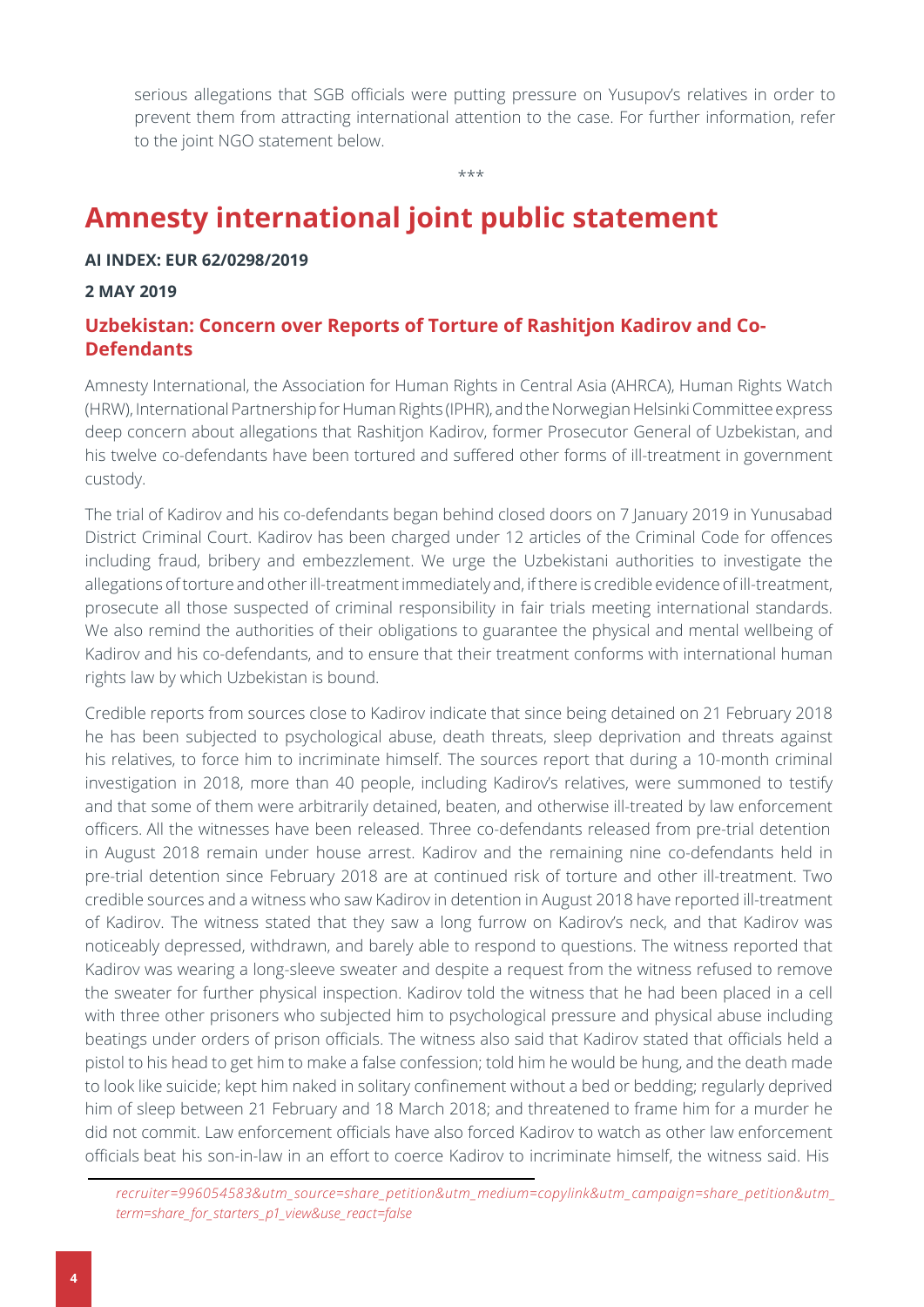access to food, medicine and the toilet has reportedly been restricted. In May 2018 Kadirov was taken to the prison hospital for treatment for a short period.

## **Treatment of witnesses and co-defendants in Rashitjon Kadirov's criminal case**

Our credible sources, who request anonymity for reasons of security, state that Kadirov's co-defendants and others temporarily detained as witnesses in connection with the investigation have been subjected to torture and other ill-treatment and violations of due process. Defendants Ulugbek Khuramov, Ramazan Pulatov, Muhabbat Mirzaeva, Akhmat Ikramov, Ulugbek Sunnatov and Jamshit Faiziev reportedly made statements in court alleging they had been tortured, including with beatings on the soles of the feet and an electric current, including to the genitals. Ramazan Pulatov is said to have suffered a stroke after being interrogated for several hours and threatened with reprisals against his family and has since been unable to speak or walk. He and Miraglam Mirzaev, another defendant, who reportedly suffered a stroke during his arrest, were taken to court by ambulance due to their conditions. Muhabbat Mirzaeva and Yusuf Goipov, another of the defendants, also suffer from particularly serious health problems. We also received credible reports that Shukur Aminov, a witness, was tortured with beatings on his kidneys to force him to provide evidence against the accused.

On 3 March 2018 law enforcement officials searched the homes of nine of Kadirov's relatives. From 5 to 10 March of the same year 13 male relatives were reportedly detained for three days and kept in solitary confinement. Four of Kadirov's female relatives were detained for a short time and told to raise and deliver to law enforcement officers a very large sum of money; and on 6 March 2018 another relative was taken to see Kadirov in his cell and this relative was told that if they did not raise and deliver a large amount of money to law enforcement officials their sons would be arrested and held in the cell with Kadirov. At least eight partners and clients of Kadirov's son Alisherbek Kadirov's law practice were also detained as witnesses, and some were beaten by law enforcement officials, interrogated for several days without sleep and subjected to psychological pressure to force them to testify against Rashitjon Kadirov. Seven witnesses made statements in court saying that from March to June 2018 they had been subjected to psychological and physical pressure to give statements. They renounced their witness statements in court. Lawyers for the accused reportedly submitted 40 requests for medical examinations and investigations connected with detention conditions, all of which the judge refused. Our credible sources also report, though, that following Amnesty International's Urgent Action of 8 April 2019, which called for an impartial investigation into concerns that Kadirov and his co-defendants were at high risk of torture and other ill-treatment, the judge ruled that all co-defendants should undergo a medical examination to ascertain whether they had been tortured. While this is a positive step, we remain concerned about 11 and 21 April 2019 statements by the Prosecutor General's Office following Amnesty International's Urgent Action, asserting that forensic-medical examinations conducted in the course of investigations had not discovered any evidence of bodily harm.4 The statements did not provide any further detail. Such a response cannot be regarded as an independent and impartial investigation of the relevant allegations. Moreover, the conclusions of the forensic-medical examination have not been made available to the defense, and it is unclear who conducted the examinations and when.

Under international law the prohibition of torture is absolute, and applies at all times, in all circumstances, including in times of war or public emergency, and applies to all states irrespective of their treaty obligations as a rule of customary international law. The absolute prohibition of torture applies in all cases, including in those where individuals themselves may have carried out serious crimes and human rights violations. Thus, we remind the government of Uzbekistan about its international obligation to prevent the use of torture and other ill-treatment in all cases without exception.

We urge the authorities to open an effective and impartial investigation into the allegations of torture and other ill-treatment of Rashitjon Kadirov, his co-defendants and others and, if credible evidence is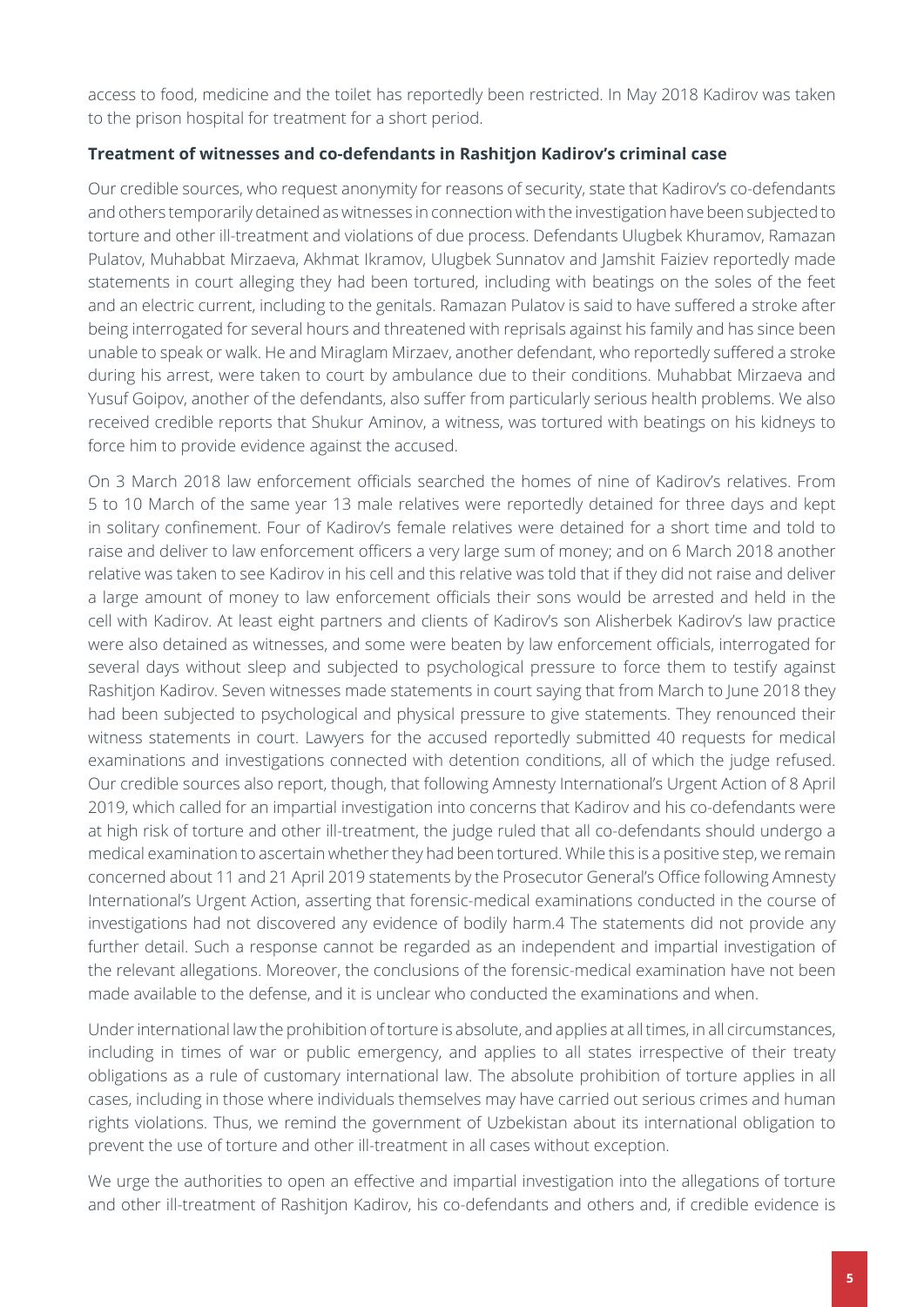found, to prosecute all those suspected of criminal responsibility in fair trials before ordinary civilian courts. We also urge the Uzbekistani authorities to promptly confirm the state of health of Rashitjon Kadirov and his co-defendants and to grant him and his co-defendants access to necessary and adequate medical assistance. We call on the Uzbekistani authorities to ensure that the trial of Kadirov and his codefendants is open to independent observers and experts, to lift the ban on disclosure of information related to the case, and to ensure that defendants are represented by a lawyer of their choice and are guaranteed a free and fair trial. Uzbekistan has an international obligation to protect against executive interference in judicial decisions, as set out in the Constitution of Uzbekistan and international human rights standards that provide for an independent judiciary. We call on the international community to monitor the progress of this case to ensure due process and adherence to international fair trial standards as well as to protect the defendants and witnesses from the risk of torture and other illtreatment.

• In July 2018 information emerged that Afghanistani citizen Muhammad Hasan ogli Abdulhamid has been imprisoned on vague extremism charges for 13 years without being able to challenge his detention and subjected to ill-treatment. He had been detained in Pakistan in 2005 at the request of Uzbekistani security services and sent to Uzbekistan. At the time of his arrest, Abdulhamid asked to be allowed to meet with Afghan consular officials but was refused, reliable sources said. According the sources, he was subjected to ill-treatment, accused of ties with an Uzbek opposition figure, and sentenced to 15 years in prison on vague charges of extremism. He has been held despite significant violations of due process, including of the right to appeal his sentence. Following international pressure Muhammad Hasan ogli Abdulhamid was released and returned to Afghanistan. He had to sign a non-disclosure agreement stating that he would never contact human rights organizations about his situation.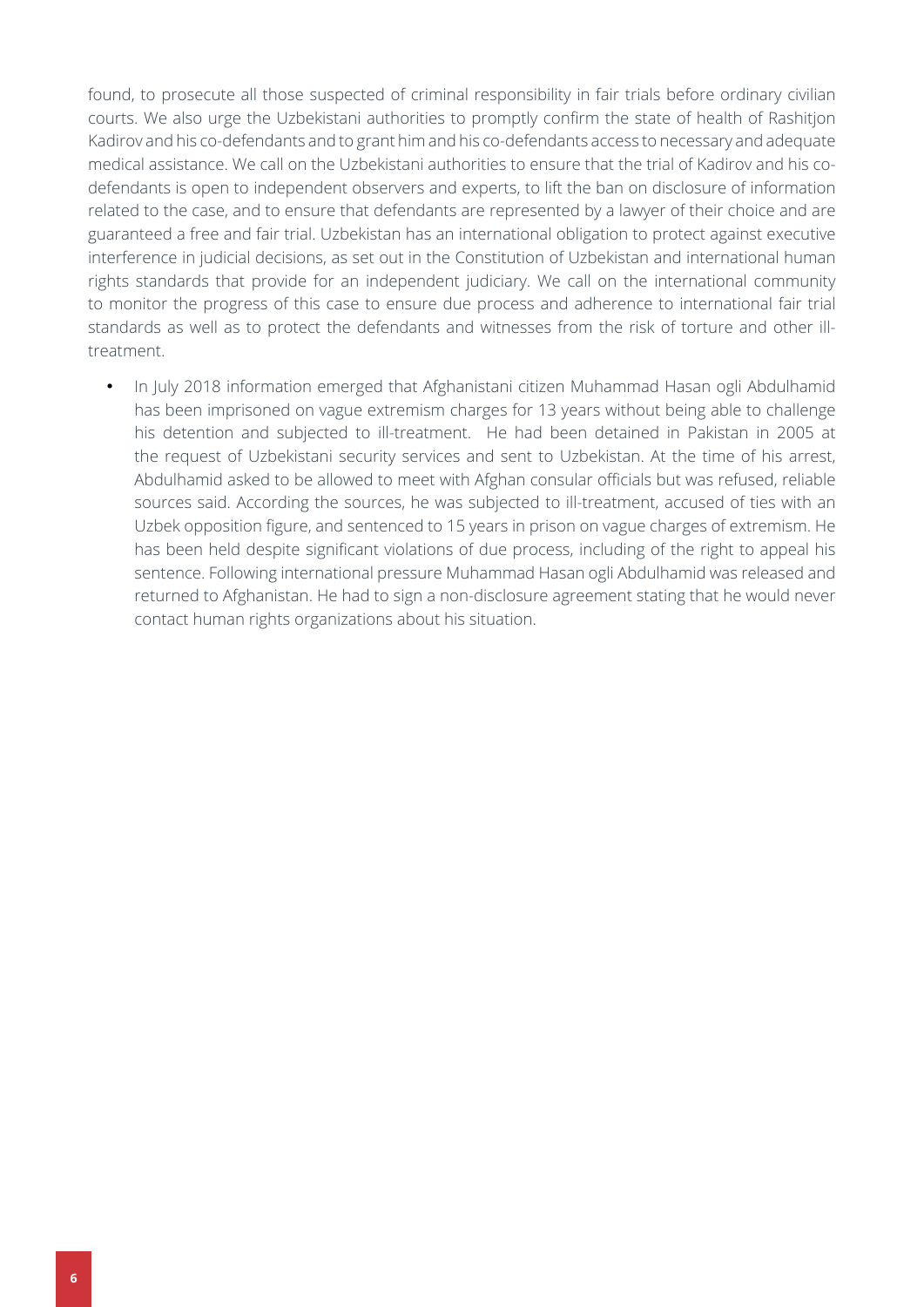

**09.10.2019**

# **Urgent statement**

## **Uzbekistan: Cease intimidation of relatives of former diplomat Kadyr Yusupov**

Uzbekistan must cease all pressure, including intimidation and threats, against the family members of Kadyr Yusupov – a former Uzbek diplomat currently being tried on dubious charges of treason , the Association for Human Rights in Central Asia (AHRCA), Fair Trials International, Freedom Now, International Partnership for Human Rights (IPHR) and the Norwegian Helsinki Committee (NHC), said in a press release today. The groups also called on the authorities in Uzbekistan to guarantee that all international fair trial standards are met in relation to the ongoing trial of Yusupov, and to ensure the safety of his family members, including his son Temur Yusupov, who reports ongoing harassment from the security services.

Closed court proceedings against Kadyr Yusupov began on 24 June 2019 at the Military Court in the Yunusabad district of Uzbekistan's capital Tashkent. The 67-year-old is being held in a detention facility of the State Security Service (SGB) and is accused of committing treason (Article 157 of the Criminal Code). The charges date back to 2015, although he last worked for the Ministry of Foreign Affairs in 2009 and has been in retirement for the last few years.

On 3 December 2018, Kadyr Yusupov was hospitalised after sustaining severe brain trauma and other serious injuries resulting from a suicide attempt, when he was found on rail tracks at the Pushkin underground station in Tashkent. Shortly after the suicide attempt, while Yusupov was in an extremely confused state, he reportedly cried out that he was a spy. Yusupov is suffering from a psychiatric disorder for which he takes regular medication. There are strong grounds to believe he is not fit to stand trial.

Yusupov's pre-trial detention has been marred by judicial violations: he was not allowed a lawyer of his own choosing from 10 December 2018 until 24 April 2019, access to essential medication was restricted, and there are credible [allegations](https://www.hrw.org/news/2019/06/11/uzbekistan-release-retired-diplomat) of torture and threats of sexual violence against him and female members of his family, as wells as threats of arrest of his two sons.<sup>11</sup> The organisations signing this statement have learned that Kadyr Yusupov's youngest son - Temur Yusupov has been subjected to intimidation and surveillance, as well as restrictions on his freedom of movement believed to be in retaliation for his proactive role in defending his father.

On 13 December 2018, Temur Yusupov tried to travel to a neighbouring country but was refused permission to leave Uzbekistan by SGB officials who did not explain the reason for this decision. They

<sup>11</sup> Human Rights Watch (2019), 11 June, *<https://www.hrw.org/news/2019/06/11/uzbekistan-release-retired-diplomat>*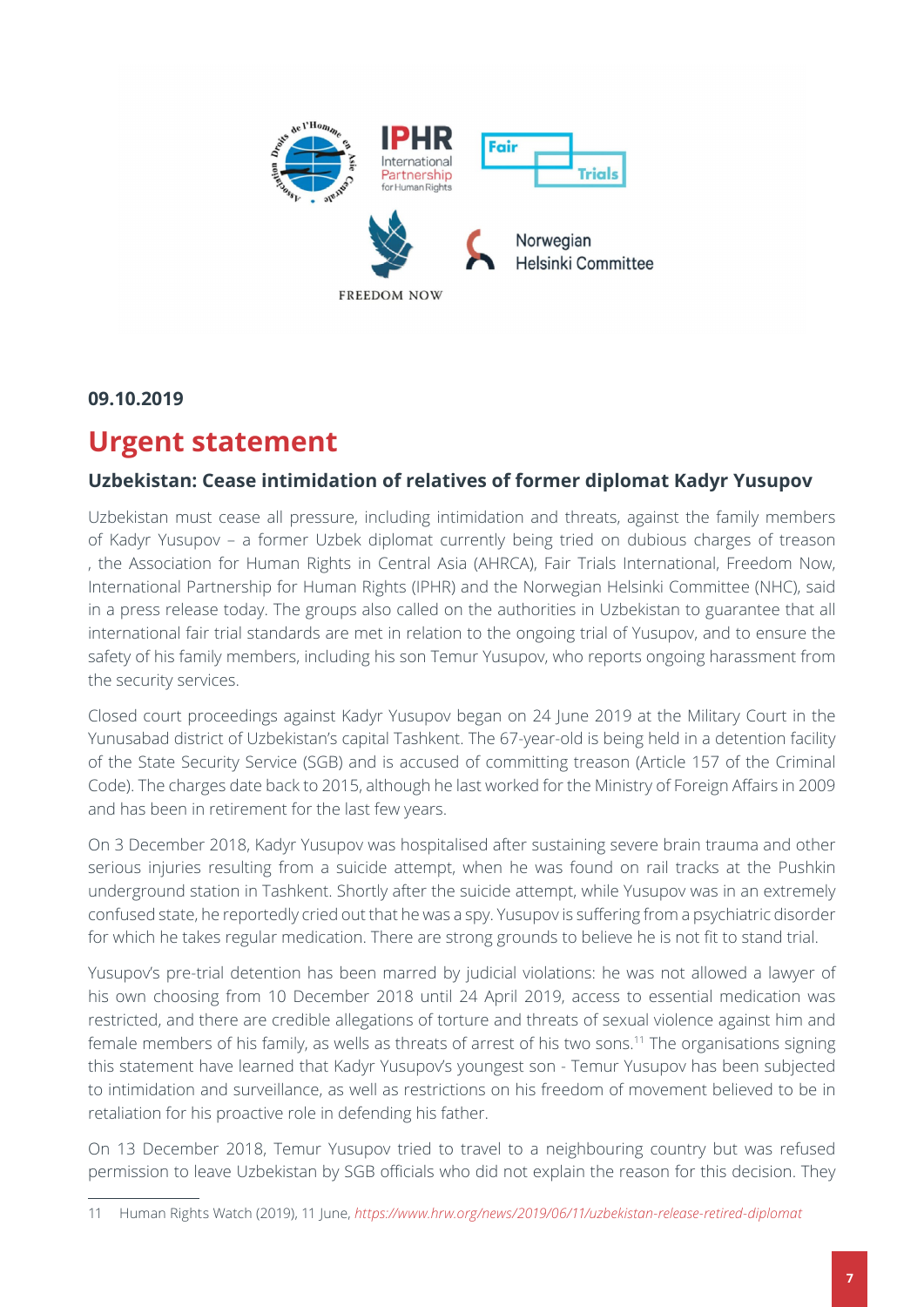asked him to sign a written undertaking not to travel abroad, after warning him that "things might get worse". SGB surveillance of Temur reportedly continued throughout December 2018. The surveillance resumed again on 26 September 2019 after Human Rights Watch published a video [report](https://twitter.com/hrw/status/1177146590236217344) about Kadyr Yusupov which was widely circulated on social media.12 The pressure on Temur Yusupov has particularly intensified since 4 October, the fifth day of the court hearing in the case against Kadyr Yusupov. Temur received a warning from plain clothed SGB officials, who visited his relatives on 4 October after 9:00 p.m. and warned them: "Get Temur to calm down or we'll put him in prison. Let us finish the trial; make sure no one is invited to the next hearing".

The alleged SGB threats were in response to the fact that Temur had earlier informed a journalist from EurasiaNet and representatives of the U.S. Embassy in Tashkent about the hearing on 4 October, who then attempted to observe the trial, although they were denied access to the courtroom. The hearing was scheduled to begin at 3:30 p.m., but it was postponed due to the absence of the State Prosecutor, reportedly due to illness. Kadyr Yusupov, accompanied by his lawyer, had already been transferred from prison to the courtroom and sat in the cage in the defendant's box - which gives grounds to conclude that the hearing was cancelled at the last minute. A court official had previously told Kadyr Yusupov's relatives that they would be able to see him on the day of the trial – but they were finally denied a short meeting in what they interpret to be a sign of retaliation for Temur having invited western observers to the hearing.

"The lashing out against Temur Yusupov, apparently in retaliation for bringing western observers to monitor the court hearing against his father, is unacceptable and sows doubts about how deep reforms run in Uzbekistan", said Nadejda Atayeva, President of the Association for Human Rights in Central Asia.

On 7 October, Temur Yusupov lodged an official complaint with the Prosecutor General's Office outlining the need for urgent measures to be taken in relation to officers of the SGB who have been threatening to fabricate a criminal case against him. He called on the Prosecutor General's Office to bring the officials to justice for obstruction of justice, as well as cruel, inhuman or degrading treatment or punishment. The Prosecutor General's Office is yet to respond to the complaint.

Kadyr Yusupov's lawyer, Allan Pashkovskiy stated "Justice has been undermined in my client's case – by the reports of torture, and by the intimidation and harassment of Temur Yusupov and his family by officials of the State Security Services."

Over the course of his 27-year diplomatic career, Kadyr Yusupov held various posts, including that of the Permanent Representative of Uzbekistan to the OSCE Mission in Vienna. In retirement, he wrote analytical articles on the country's foreign and domestic policy.

At yesterday's hearing the judge granted a motion by the defence requesting that Kadyr Yusupov undergo a medical and psychiatric evaluation. The assessment will be carried out in a psychiatric ward where Kadyr Yusupov is likely to be held for a period of one or two months. While the medical evaluation is being conducted judicial permission will be required for visits from his lawyer. This is a worrying development that will prolong Yusupov's detention and further restrict his access to legal advice. We are also concerned that Kadyr Yusupov's family has not been able to visit him for the last 10 months, since he has been in detention.

"Three years after the reform process began in Uzbekistan, the trial of Kadyr Yusupov clearly shows that the executive branch of power continues to exert pressure on the judiciary. The Uzbekistani authorities must take steps to address this and ensure that the threats against Yusupov, his family and his lawyer cease." said Brigitte Dufour, Director of International Partnership for Human Rights.

<sup>12</sup> Human Rights Watch (2019), 26 September *<https://twitter.com/hrw/status/1177146590236217344>*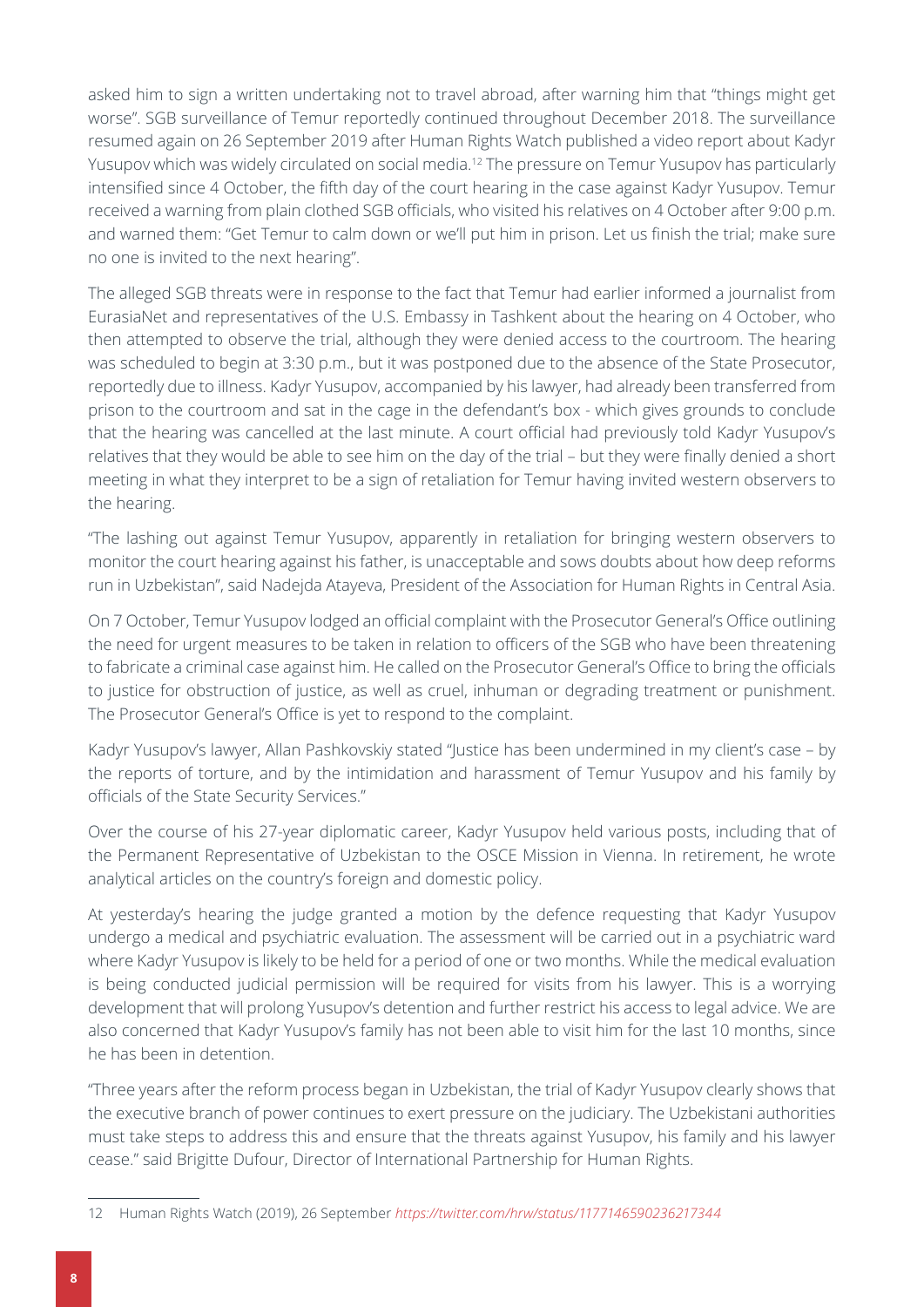# **Prison conditions**

# **DEATH IN CUSTODY**

On 13 April 2016, Bobomurod (not his real name) was sentenced to five years' imprisonment for breaking customs regulations. He died on 30 June 2016. Bobomurod was initially held in SIZO No. 1 in Tashkent, before being transferred to prison No. 47 in Navoi region. According to medical documents, he was healthy when admitted to the Tashkent SIZO and healthy when transferred to Navoi.

He had gone to the Navoi prison medical unit on 10 June 2016 but medical records were only filled out on 18 June when his health deteriorated. He was not examined until 22 June when he was taken to the hospital emergency department of the Kyzyltepa district. On 24 June he was taken, unconscious, to Navoi regional Centre for Emergency Medicine where he died on 30 June without regaining consciousness. Medical files reportedly reveal that health workers tried to conceal evidence of numerous bodily injuries, fractures of the ribs and cervical vertebrae indicating that Boburmorod had been beaten. An investigation into the death was carried out by the prosecutor's office of the Navoi region. Forensic examinations concluded that the cause of death was sepsis. (blood poisoning). The Prosecutor General's Office lodged a complaint against the decision by Kyzyltepa Criminal Court and sent the case to Navoi Court which ordered a second forensic examination. On 29 March 2018, forensic experts concluded that the initial examination had been correct and indicated sepsis as the cause of death. This expert opinion was considered again on 5 September 2018 in a new criminal case heard by a court in Tashkent. In December 2018 a new (third) forensic examination was carried out on the exhumed body of the deceased. On 22 January 2019 this examination concluded that Bobomurod's death had been caused by acute multiple organ failure caused by numerous bodily injuries sustained by the deceased during his lifetime, including fractured cervical vertebrae and broken ribs. An investigation into the cause of death has reportedly been reopened by the Prosecutor General's office.

\*\*\*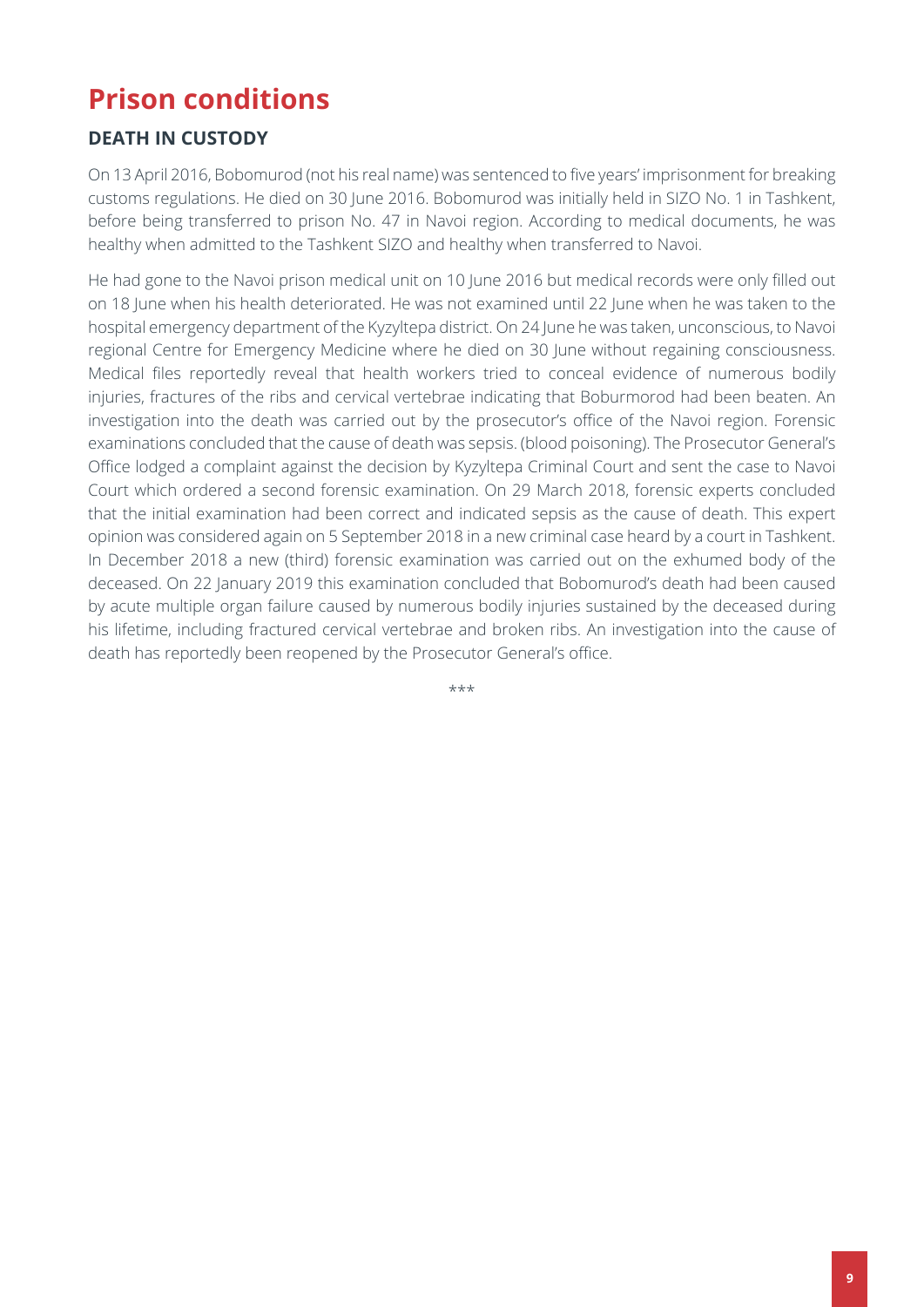

# **Association Droits de l'Homme en Asie Centrale**

Centre MBE 140, 16, rue du Docteur Leroy, 72000 Le Mans France

Tel.: +33 6 49 38 86 59; Email: [ahrca.org@gmail.com](mailto:ahrca.org@gmail.com)

## **URGENT REPORT**

11 October 2019

# **Uzbekistan: torture and slavery of convicts**

The practice of torture and cruel, degrading and inhuman treatment of prisoners in Prison Colony No. 64/4<sup>13</sup> in the city of Kyzyl-Tepa in Navoi region requires the urgent intervention by the international community.

The Association for Human Rights in Central Asia (AHRCA) has recently received credible reports that 10 prisoners<sup>14</sup> are being held in the punitive isolation unit of Prison colony 64/4. They have reportedly been held there since 29 September 2019. According to our sources, they were punished for asking the Prison colony staff to provide them with new gloves and shoes for loading and unloading hot bricks from firing kilns (in the brick factory where they are required to work. The person in charge of discipline in the penal colony, V.Y. Rustamov, and the governor of the penal colony, K.S. Karimov, reportedly reacted harshly to their request and Rustamov began hitting them hard with a baton on the heels and various parts of their bodies, after which they were sent to the isolation cells. On 10 October 2019, five of them started a hunger strike to draw attention to their plight.

The brick factory in colony No. 64/4 operates around the clock in three eight-hour shifts. Three firing kilns produce 400,000 bricks per day. Every 10-15 minutes, cars loaded with red-hot bricks, which need to be loaded into the approaching trucks, come out of the stoves. Usually, only prisoners who have to pay damages to the injured party after a court order for moral damages are obliged to work, but our information indicates that even prisoners who are not ordered to pay damages are involved in this work in colony No.64/4. The work of prisoners at this facility should be considered forced labour, which is contrary to Uzbekistan's international human rights obligations and comparable to the exploitation of prisoners in the Stalinist Gulag.

Moreover, unloading and loading of red-hot bricks is difficult and dangerous. Six people have to load hot bricks into a large truck in 15-20 minutes. Their salary is 80 thousand soums (\$ 10) per month. Having said that, neither the administration of the penal colony nor the management of the brick factory ensure safety measures to alleviate the harsh conditions of labour and reduce the risks to the health of prisoners. The gloves and shoes given to prisoners are not fireproof, and quickly literally burn out.

<sup>13</sup> UYA 64/47 was recently renamed as penal colony 64/4

<sup>14</sup> Oydin Akhmedov, Jurabek Pulatov, Izzatilla Abdurakhmonov, Abdurasul Sotiboldiyev, Bahrom Tojiboev, Rustam Munavvarov, Bakhtiyor Nasipov, Akzhol Fayzullaev, Islom Khoshimov, Bobur Olimov.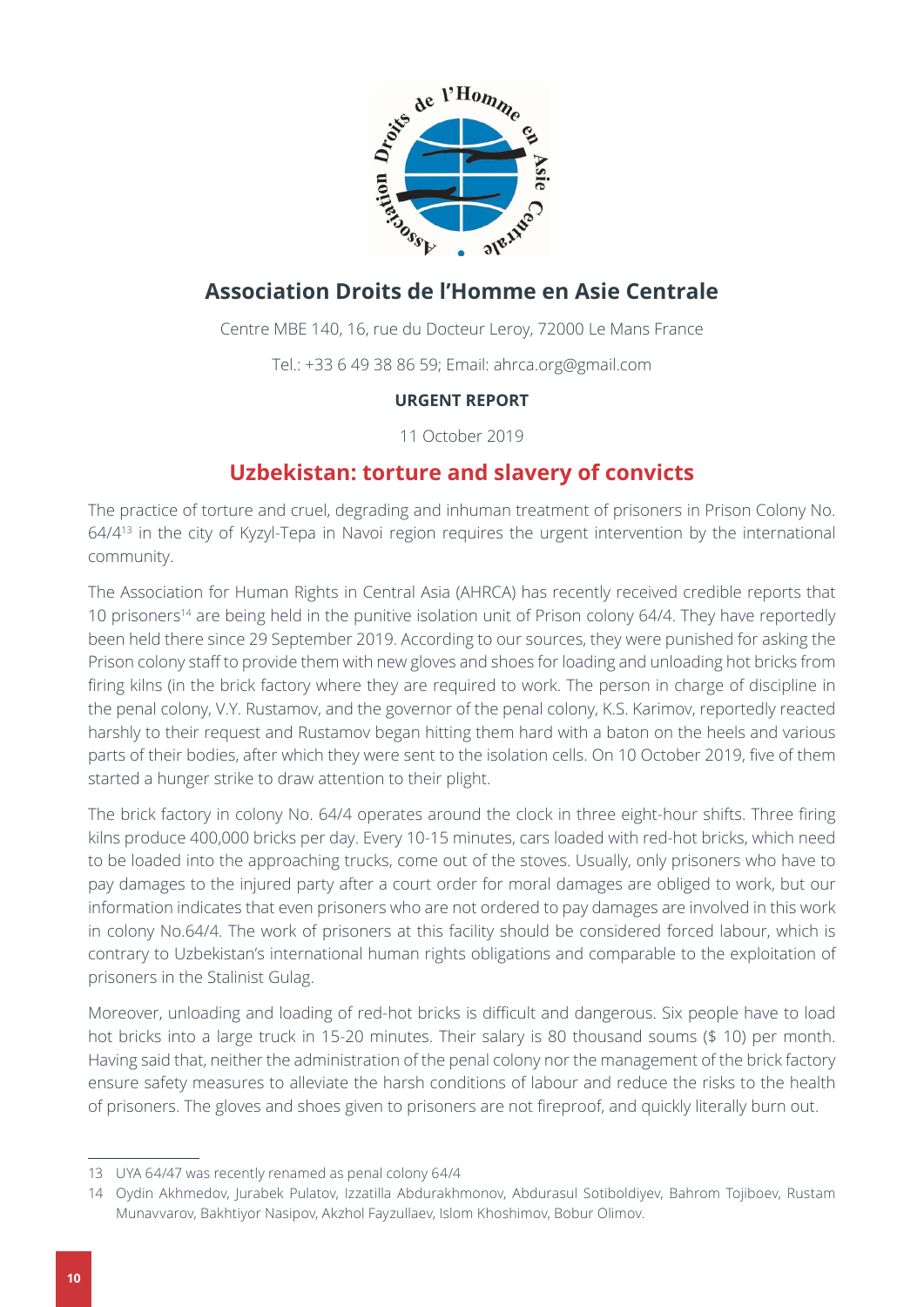Under the Labour Code, an employer is obliged to provide workers with adequate special clothing and ensure that working conditions are safe. These requirements apply to penitentiary institutions too. However, in this prison colony, convicts are forced to work wearing ordinary shoes, which quickly deteriorate (the rubber soles melt on the red-hot bricks), and gloves made of ordinary cloth which break after ten minutes' work.

Rather than considering the prisoners' complaint under a procedure set out by law, the person in charge of discipline in the penal colony, beat them and for the last two weeks has reportedly personally beat them on the heels with a truncheon each morning. Unable to withstand this treatment, one of the prisoners tried to hang himself, but saved by prison officers. After that, V.Y Rustamov called a roll call and began to beat these 10 prisoners with all his strength in front of everyone. At the same time, he reportedly announced: "The President allowed you two years of "skachukha" 15. Now this time is over, everything will be as before. You can appeal to anyone you like. Nobody will help you". According to prisoners, these illegal actions are taking place with the approval of the governor of the penal colony, K.S. Karimov.

The Association for Human Rights in Central Asia (AHRCA) believes that the irresponsible attitude of K.S. Karimov,governor of the colony No. 64/4 and the illegal actions of V.Y. Rustamov, the official responsible for maintaining discipline in the penal colony, , merit the attention of the Prosecutor General's Office of Uzbekistan, as prisoners of this institution are being subjected to torture, extrajudicial reprisals and they are being subjected to forced labour in dangerous conditions which threaten their health and safety.

# **COLONY NO. 64/4:**

Prison colony No. 64/4 (formerly 64/47), is a "high security prison", and contains prisoners convicted for especially serious crimes. The following is a description of the rules prevailing in this penal colony, according to information received from confidential credible sources:

## **• Suicide**

The inhuman conditions in the colony have reportedly driven prisoners to suicide. There are many cases when prisoners in colony No. 64/47 could no longer stand the humiliation, bullying, slave labour, prolonged fatigue, torture, threats, serious illnesses and as a result committed suicide. The same applies to those who serve long sentences or those whose sentences were extended after they were convicted under Article 221 of the Criminal Code ("Disobedience of the lawful requests of the administration of the penal institution"). There are cases when such prisoners jumped into the hot furnace at the brick factory. .

## **• Quarantine**

All prisoners who arrive newly in the penal colony undergo a quarantine procedure. During this 15-day period, newcomers are held in separate barracks, where they learn the rules of the prison colony, the officers' names, the national anthem. They are reportedly forced to do squats, squat with the "goose" step, and march endlessly. Due to poor nutrition and great physical exertion, prisoners often lose up to 15 kg of weight per day. The conditions for prisoners convicted of crimes related to religious or political crimes reportedly suffer the worst treatment. 16

Those who oversee the day to day running of the penal colony are often referred to as "lokhmachei" – prisoners who torture other prisoners, on instructions of the administration and operative officers of the Special Services.

<sup>15</sup> Skachukha – a prison slang word for leniency.

<sup>16</sup> The abbreviation used in the Uzbek language is DEOM, which translates as "convicted for belonging to a religiousextremist movement.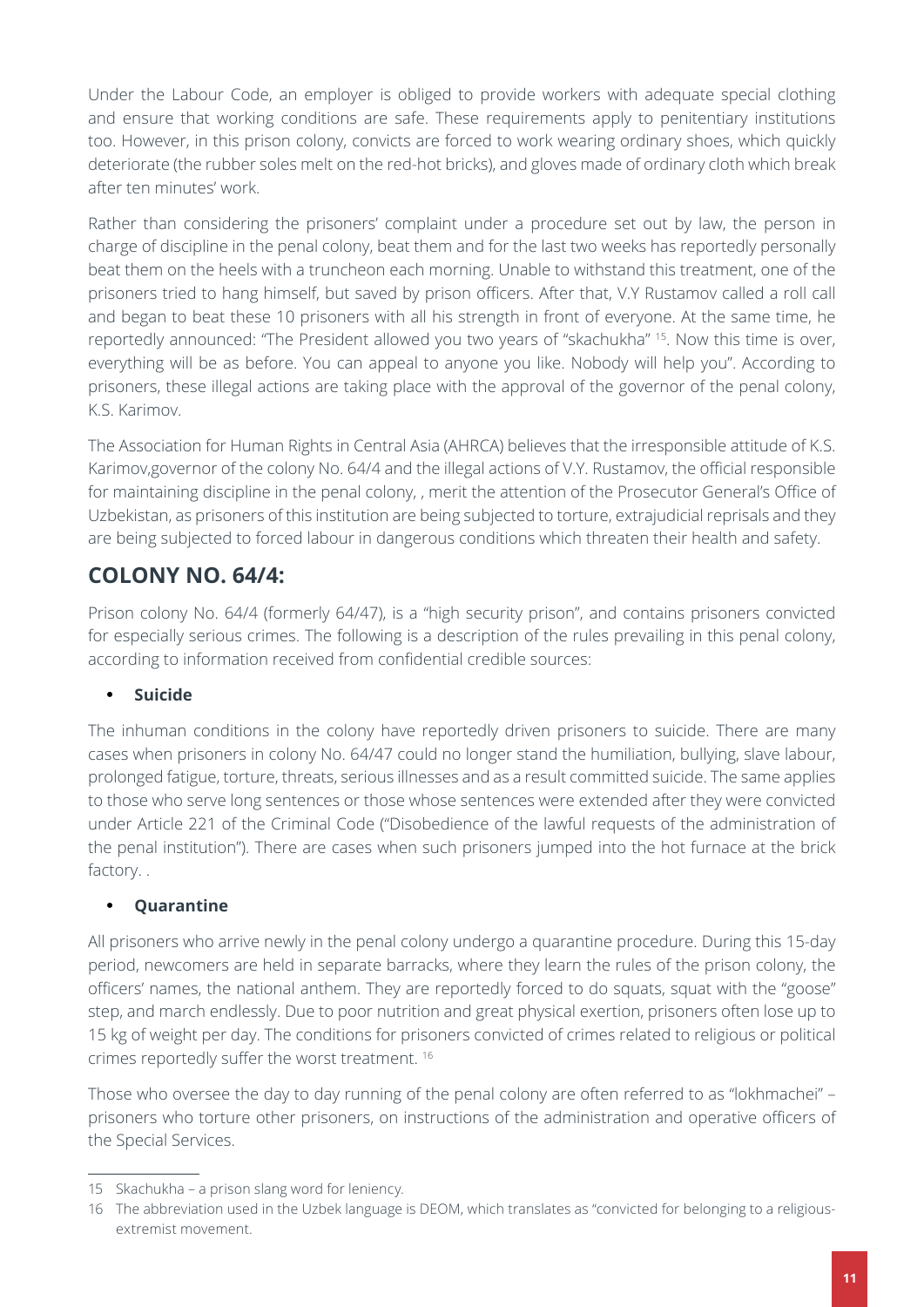## *Recollections of a former political prisoner of the prison colony No. 64/47:*

A migrant worker named Umar, who had recently returned from Russia, was convicted of crimes of religious extremism after a neighbour reported him for having copies of the sermons of a religious leader, Khairullo Khamidov. Law enforcement officials found these during a search of his accommodation. The police investigator considered Khamidov's sermons illegal. Umar was a pious man, who came from a poor family. He had travelled to Russia to earn money for his wedding.

In quarantine, Umar, who had problems with his kidneys, was humiliated by a fellow cellmate, a "lokhmach" who refused to let Umar to go to the toilet for over a day. Umar ended up soiling himself. The lokhmach noticed this and threatened to kill Umar unless he ate his own excrement. When another cellmate tried to intervene and defend Umar, a representative of the prison staff sent the other cellmate to solitary confinement for 10 days. The the "lokhmach" continued bullying Umar.

## **• The practice of extending the term of imprisonment**

In the past practice of extending the sentence of convicts altering the sentence used to be carried out under Article 221 ("Disobedience of the lawful requests of the administration of the penal institution"). Currently, reports indicate that this practice has been replaced in some prison colonies by prison doctors issuing false diagnoses of serious illnesses including AIDS, hepatitis B, C, tuberculosis.

The practice of depriving a person of his liberty for medical reasons is illegal and inhumane. Employees of medical institutions are reportedly participating in this illegal practice alongside officers of the Main Directorate of Execution of Punishment (GUIN). The prisoners themselves do not always know that the diagnosis is false. This practice is reportedly aimed at those whom they do not want to release at the end of their sentences.

## **• Medical care**

## *Recollections of a former political prisoner of the prison colony No. 64/47:*

In December 2018, a young man was admitted to the medical unit of colony No. 64/47, he was ill and debilitated. He felt nauseous and a couple of days later he felt very ill. A few days later he fell out of bed and lost consciousness. A patient in the bed next to him helped him up, but the young man then started vomiting. A duty officer came by and informed the doctor about the prisoner's health but the doctor failed to act. Half an hour later, the patient fell out of bed again and lost consciousness. He was lying with his eyes half open, helpless. Only then did the doctor come and take his blood pressure. An ambulance was called. Four prisoners carried him on a stretcher to the gates of the penal colony, where he was taken by an ambulance. They later learned that he was diagnosed with leukaemia.

### **• Sanitary and living conditions**

There number of toilets is insufficient. All living quarters of the colony are cleaned by prisoners themselves, including toilets.

### *Recollections of a former political prisoner of the prison colony 64/47:*

When Mashrab Dadajonov was cleaning the sewer he had no special equipment but only tools that he made himself, he lost consciousness due to the accumulated gas and fell into the cess pit. This happened in a place where there were a lot of people. Another prisoner, Ulugbek Kurolov, rushed to help him, but could not grab him and fell into the pit too. A few more people tried to help them and lost consciousness. They did not have gas masks, so had to wet the sheets, cover their noses, mouths and pull out the bodies of the two guys. Ulugbek t had had a short meeting with his relatives that day and he was supposed to have a longer meeting the next morning.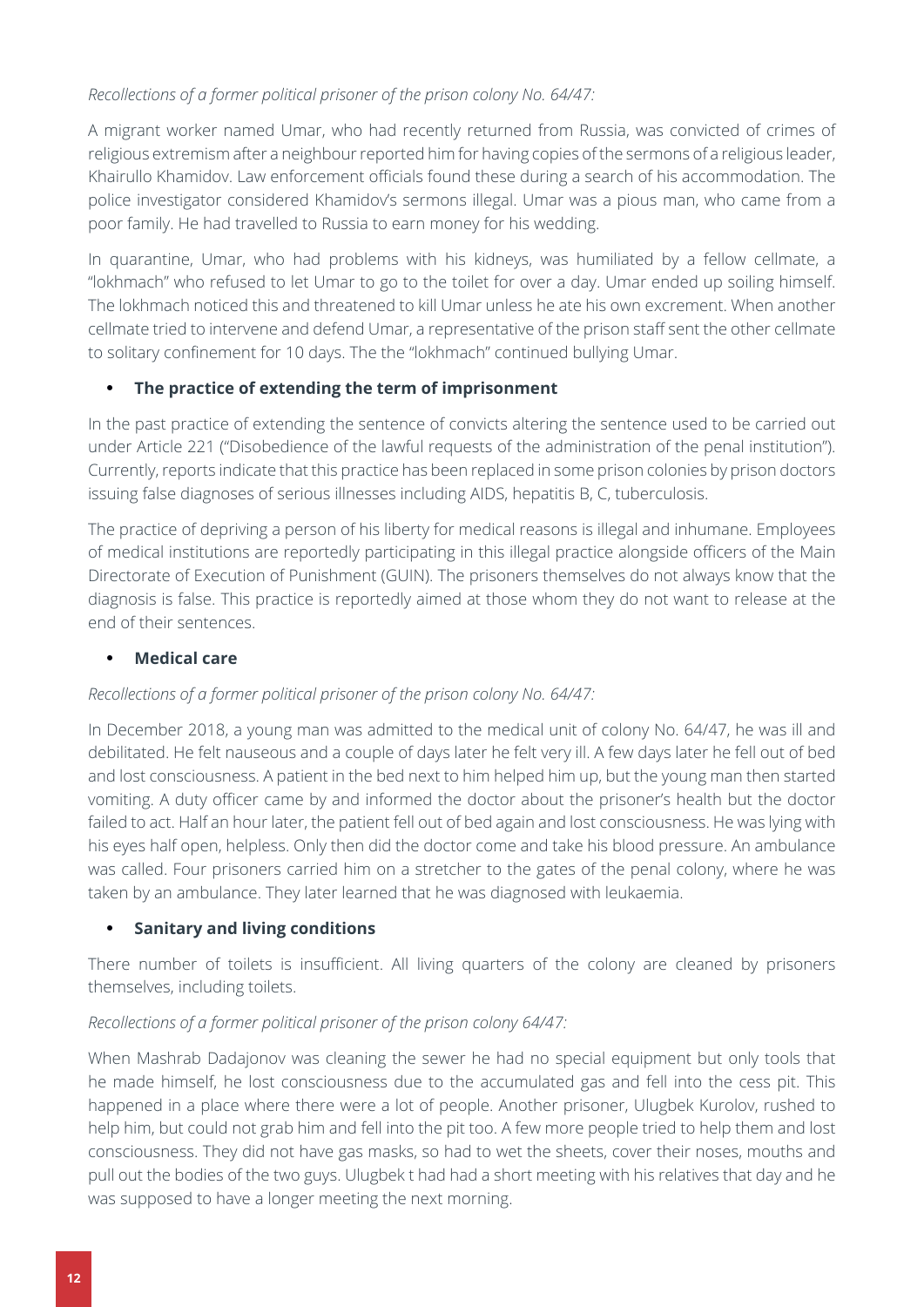- **• This report of the Association for Human Rights in Central Asia has been sent to:**
- **• The UN Special Rapporteur on Torture**
- **• The Special Rapporteur on Extrajudicial, Summary or Arbitrary Executions**
- **• The UN Committee against Torture**
- **• The International Labour Organization (ILO)**

Russian version:

# **Association Droits de l'Homme en Asie Centrale**

Centre MBE 140, 16, rue du Docteur Leroy, 72000 Le Mans France

Tel.: +33 6 49 38 86 59; Email: [ahrca.org@gmail.com](mailto:ahrca.org@gmail.com)

### **СРОЧНОЕ СООБЩЕНИЕ**

11 октября 2019 г.

## **Узбекистан: пытки и рабство в колонии города Кызыл-Тепа Навоийской области**

Ситуация с заключенными в колонии КИН 64/4 города Кызыл-Тепа Навоийской области требует срочного вмешательства международной общественности, заявляет Ассоциация «Права человека в Центральной Азии». В этом учреждении пенитенциарной системы возобновляются режим пыток и современные формы рабства на кирпичном производстве.

С 29 сентября 2019 года десять заключенных<sup>17</sup> содержатся в штрафном изоляторе колонии за то, что обратились в администрацию КИН 64/4 с просьбой выдать им новые перчатки и обувь для загрузки и выгрузки горячего кирпича из обжиговых печей - все они работают на кирпичном производстве. Начальник колонии по режиму В.Ю. Рустамов и начальник колонии К.Ш. Каримов отреагировали на это крайне жестоко, их действия ни что иное, как внесудебная расправа. В ответ на просьбу заключенных, Рустамов собственноручно стал наносить им сильные удары дубинкой по пяткам и разным частям тела, после чего они были отправлены в изолятор. Пятеро из них уже объявили политическую голодовку с целью привлечь внимание к их ситуации.

Завод по производству кирпича в колонии КИН 64/47 работает в три восьмичасовые смены, круглосуточно. На трех обжиговых печах, производится 400 тысяч кирпичей в сутки. Каждые 10-15 минут из печей выезжают вагоны с раскалённым кирпичом, который нужно загрузить в подъезжающие грузовики. И на эти особо тяжелые работы направляются в основном так называемые ДЭОМ (аббревиатура формулировки на узбекском языке, которая в переводе звучит как «осужденный за религиозно-экстремистское течение). Шесть человек должны за 15-20 минут загрузить горячими кирпичами многотонный грузовой автомобиль марки «Камаз». Их зарплата составляет 80 тысяч сумов в месяц (\$10).

Перчатки и обувь, выдаваемые заключенным, быстро приходят в негодность – они буквально сгорают, потому что не защищены огнестойким покрытием, как того требуют условия техники безопасности. По трудовому кодексу работодатель обязан предоставить для рабочих спецодежду и обеспечить условия техники безопасности, и на пенитенциарные учреждения также распространяются эти требования. Однако в этой колонии осуждённые вынуждены работать

<sup>17</sup> Ойдин Ахмедов, Журабек Пулатов, Иззатилла Абдурахмонов, Абдурасул Сотиболдиев, Бахром Тожибоев, Рустам Мунавваров, Бахтиер Насипов, Акжол Файзуллаев, Ислом Хошимов, Бобур Олимов.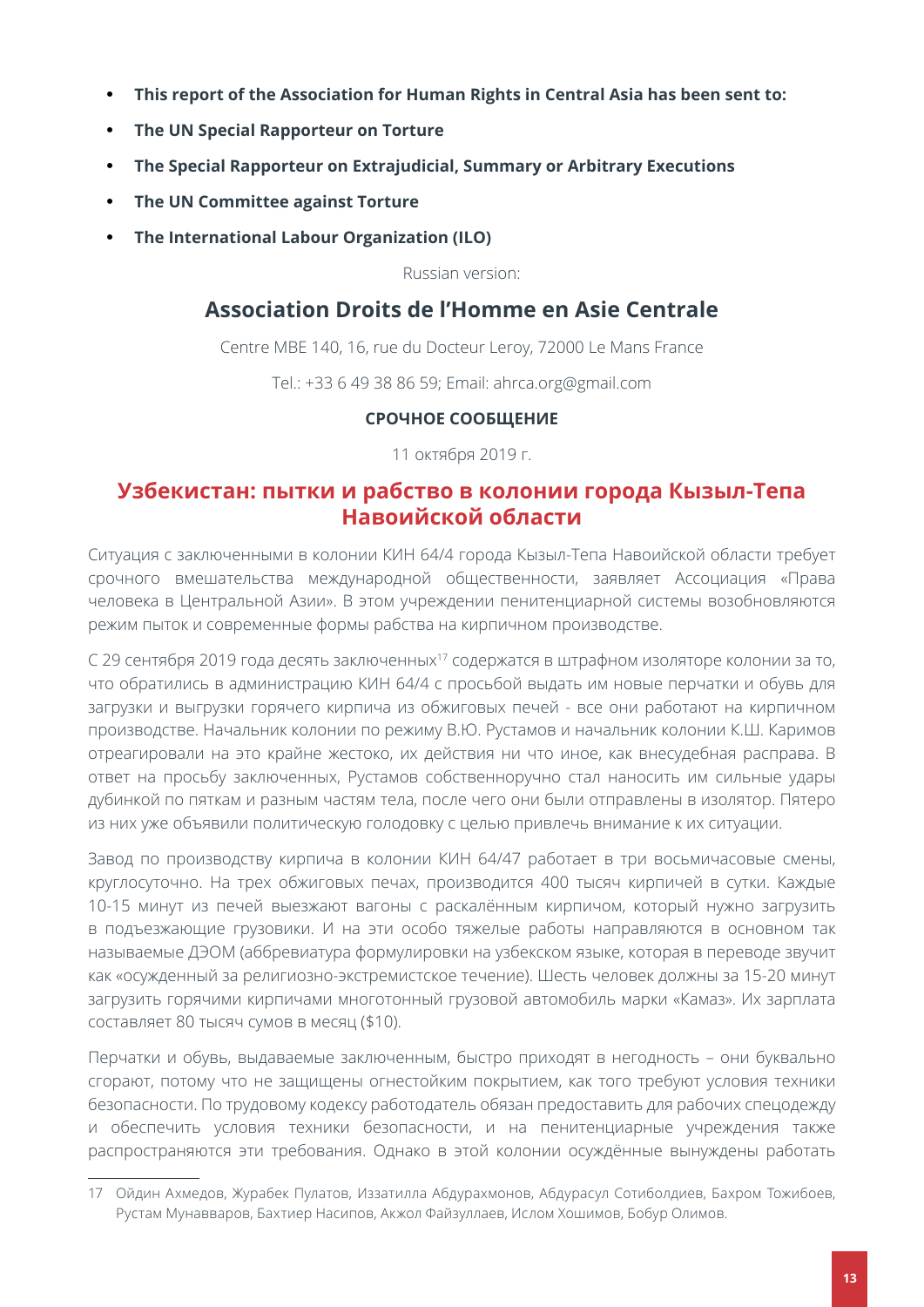в обычной обуви, которая быстро приходит в негодность (резиновая подошва плавится на раскаленных кирпичах), и в обычных матерчатых перчатках, которые рвутся уже через десять минут работы.

И вместо того, чтобы рассмотреть обращение заключенных в законном порядке, начальник по режиму колонии В.Ю. Рустамов уже две недели подвергает их побоям и совершает в отношении них другие насильственные действия. Каждое утро он лично наносит удары дубинкой по их пяткам. Не выдержав всего этого, один из осужденных повесился, но был вовремя спасен сотрудниками КИН. После чего Рустамов собрал всех заключенных колонии на плацу и перед строем публично со всей силы стал наносить удары по разным частям тела этим десяти заключенным. При этом он объявил: «Президент дал вам два года «скачухи». Теперь это время прошло, всё будет по-старому. Можете обращаться к кому угодно. Вам никто не поможет». И все эти противоправные действия происходят, по словам заключенных, с одобрения начальника колонии К.Ш. Каримова.

### **• Суицид**

Пребывание людей в таких условиях, бесчеловечное к ним отношение, нередко приводят заключенных к суициду. Немало случаев, когда заключенные КИН 64/47 не выдерживали унижений, буллинга, рабского труда, длительной усталости, пыток, угроз, тяжелых болезней, и кончали жизнь самоубийством. Как и те, у кого были длительные сроки или несколько судимостей по статье 221 статье («Неповиновение законным требованиям администрации учреждения по исполнению наказания»). Бывало, что от безысходности такие заключенные во время рабочего дня бросались прямо в раскаленную печь.

#### **• Карантин**

Карантин по-прежнему сложный период для всех новых заключенных. Их содержат в отдельном бараке 15 дней, там они узнают порядок зоны, всех сотрудников поименно, учат гимн, их заставляют делать приседания, ходить вприсядку «гусиным» шагом, без остановки маршировать строем. Из-за плохого питания и больших физических нагрузок заключенные быстро теряют в весе до 15 кг – по килограмму в день. И труднее всего приходится ДЭОМ-заключенным.

Заведующие хозяйственной частью колонии зачастую являются «лохмачами» — это заключенные, которые по негласному указанию администрации и оперативных сотрудников СНБ/СГБ подвергают пыткам других заключенных.

#### *Из воспоминаний бывшего политзаключенного колонии 64/47:*

Вернувшийся из России трудовой мигрант по имени Умар, был осужден по доносу соседа - за проповеди религиозного деятеля Хайрулло Хамидова, обнаруженные у Умара при обыске. Высказывания проповедника следствие сочло незаконными. Сам же Умар всего лишь читал намаз, был из бедной семьи, ездил в Россию, чтобы заработать на свадьбу.

Прибыв на карантин, Умар, у которого ко всему еще и больные почки, немедленно подвергся унижению со стороны сокамерника-«лохмача». Больше суток он не пускал Умара в туалет, тот не удержался и сходил под себя. «Лохмач» это заметил и под угрозой смерти заставил Умара съесть собственные испражнения. Когда же другой сокамерник пытался вступиться за униженного человека, на шум пришел представитель администрации и наказал того, кто защищал - отправил его на 10 дней в одиночную камеру. И все последующие дни во время карантина «лохмач» продолжал издеваться над Умаром.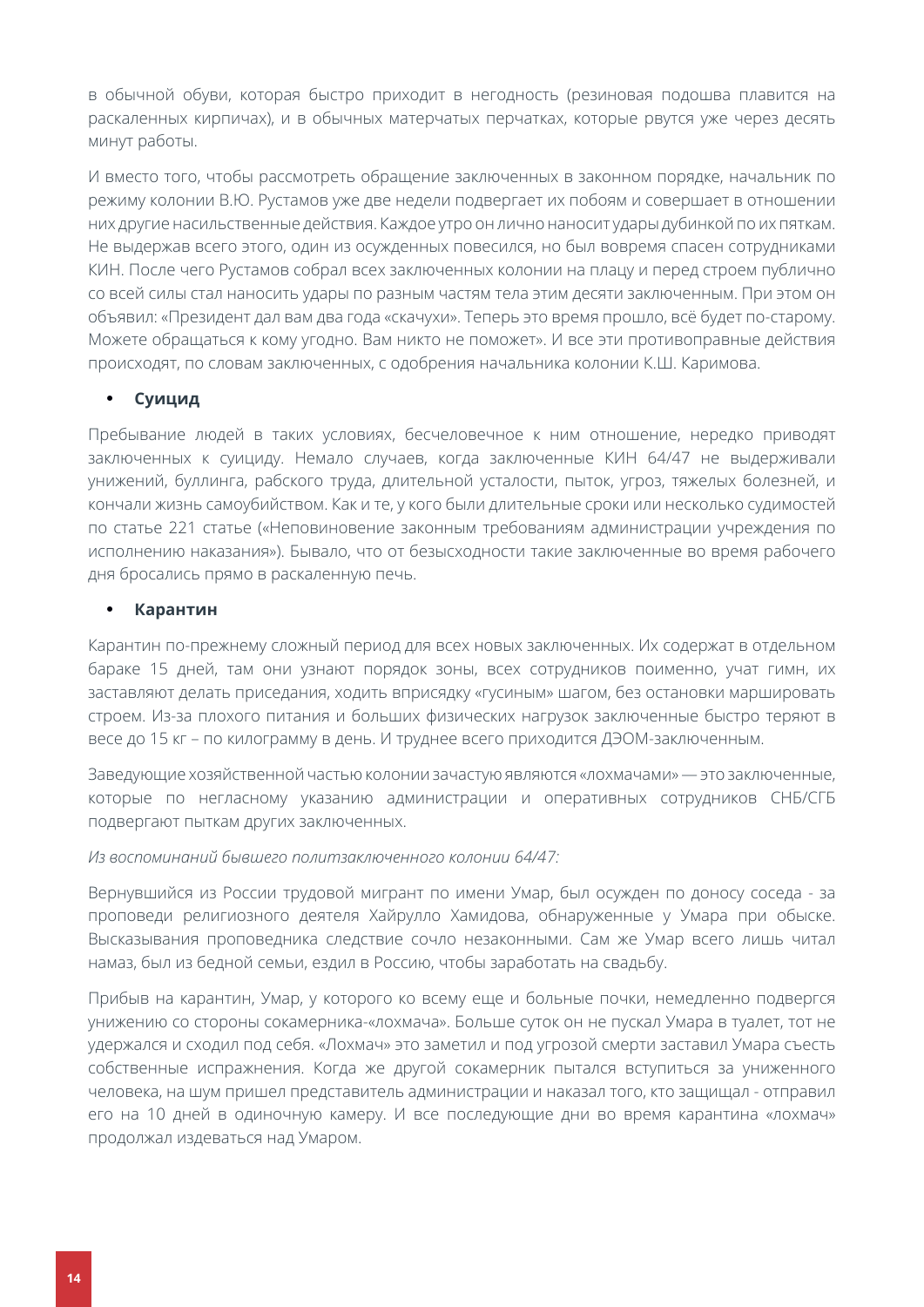#### **• Практика продления срока наказания**

Практика продления срока наказания осужденным вместо приговора по статье 221 («Неповиновение законным требованиям администрации учреждения по исполнению наказания») заменена на вынесение ложных диагнозов: СПИД, гепатит В, С, туберкулез. Такая практика является абсолютно незаконной и негуманной, поскольку лишать свободы человека по медицинским показаниям и направлена в отношении тех, кого не хотят освобождать по окончании срока, амнистировать или освободить условно-досрочно. И в этом преступном процессе вместе с сотрудниками ГУИН участвуют сотрудники медицинских учреждений. Сами заключенные не всегда понимают и знают, что диагноз ложный.

### **• Медицинская помощь**

#### *Из воспоминаний бывшего политзаключенного колонии 64/47:*

В декабре 2018 года в санчасть колонии 64/47 поступил молодой мужчина, он был ослаблен. Его постоянно тошнило, через пару дней ему стало совсем плохо. Через несколько дней он упал с кровати и потерял сознание. Сосед по койке помог ему встать, но у него началась рвота. Позже появился дежурный, он сообщил врачу о состоянии заключенного, но врач не отреагировал. Спустя полчаса больной снова упал с кровати и потерял сознание. Он лежал с полуоткрытыми глазами, беспомощный. И только потом появилась врач и начала измерять ему давление. Вызвали скорую помощь. Четверо заключенных отнесли его на носилках до ворот колонии, где его забрала машина скорой помощи. Вскоре узнали, что ему поставили диагноз лейкоз.

#### **• Санитарно-бытовые условия**

Туалетов не хватает. Все бытовые помещения колонии обслуживают сами заключенные, в том числе туалеты.

#### *Из воспоминаний бывшего политзаключенного колонии 64/47:*

Когда ассенизатор Машраб Дадажонов чистил канализацию - без специального снаряжения, с помощью инструментов, которые сам же изготовил, - от скопившегося газа он потерял сознание и упал в резервуар с фекалиями. И это произошло в секторе, где было много людей. Заключенный Улугбек Куролов побежал на помощь, но не удержаться и тоже упал в яму. Еще несколько человек пытались им помочь и теряли сознание. Противогазов у них не было, поэтому пришлось намочить простыни, закрыть ими носы, рты и вытащить тела двух парней. У Улугбека в этот день было короткое свидание с родными, а на следующее утро он должен был выйти уже на длительное свидание.

Колония исполнения наказаний 64/4 (бывшая 64/47), являющаяся «зоной строгого режима», находится в городе Кызыл-Тепа Навоийской области Узбекистана, в ней содержатся заключенные, приговоренные к особо тяжким преступлениям. Информация от заключенных, полученная Ассоциацией «Права человека в Центральной Азии», вызывает особую обеспокоенность. В этой связи обращаемся:

## **• к Спецдокладчику ООН по вопросам пыток и Спецдокладчику по внесудебных казням и внесудебным расправам, и призываем потребовать от правительства Узбекистана:**

1. провести расследование, по данному сообщению, и органам прокуратуры принять законные меры в отношении В.Ю. Рустамова - начальника по режиму и начальника колонии Каримова КИН 64/4;